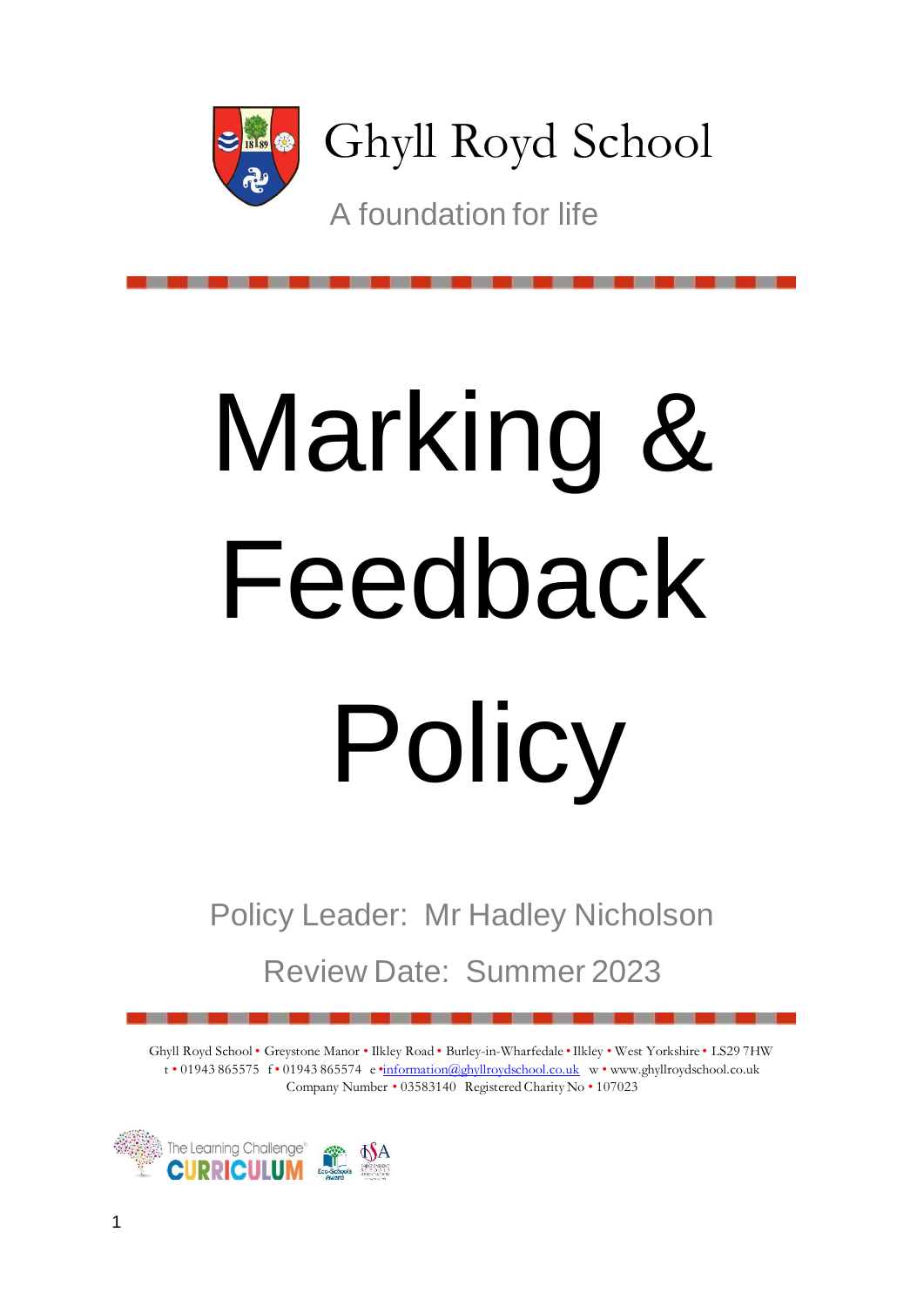Ghyll Royd School and the Pre-School (Early Years Foundation Stage) is committed to safeguarding and promoting the welfare of young children and expects all staff and volunteers to share this commitment.

# **Marking and Feedback Policy Statement**

This policy acts as a guide to marking to ensure a commonality of expectation and consistency of approach throughout school.

Marking is an integral part of the assessment process. Quality marking provides constructive feedback to children, focusing on success and improvement needs against learning objectives. This enables children to become reflective learners and helps them to close the gap between what they can currently do and what we would like them to be able to do.

Marking is an essential part of planning, assessment, teaching and learning. Responding to children's work through constructive comment acknowledges achievement, promotes positive attitudes and behaviour and leads to an improvement in standards.

Teachers follow an agreed system and consistent procedures in responding to children's learning. This provides clear messages to children, parents and other teachers about individual progress.

# **Aims**

Our policy aims to:

- indicate where children have achieved targets and for the teacher to assess progress against targets/learning intentions.
- provide a dialogue with the child and indicate the next stage in their learning and to indicate where they are in terms of their own learning.
- set new targets where appropriate.
- involve children in their own learning and/or assessment and to promote higher standards.
- correct errors and clear up misunderstandings.
- recognise achievement, presentation and effort, in order to promote positive attitudes.
- provide constructive feedback.
- identify children who need additional support/more challenging work and the nature of the support/challenge required.
- aid curriculum planning.
- give children the opportunity to improve speaking and listening skills by giving them specific and focused opportunities for discussion of their own work or the work of other children.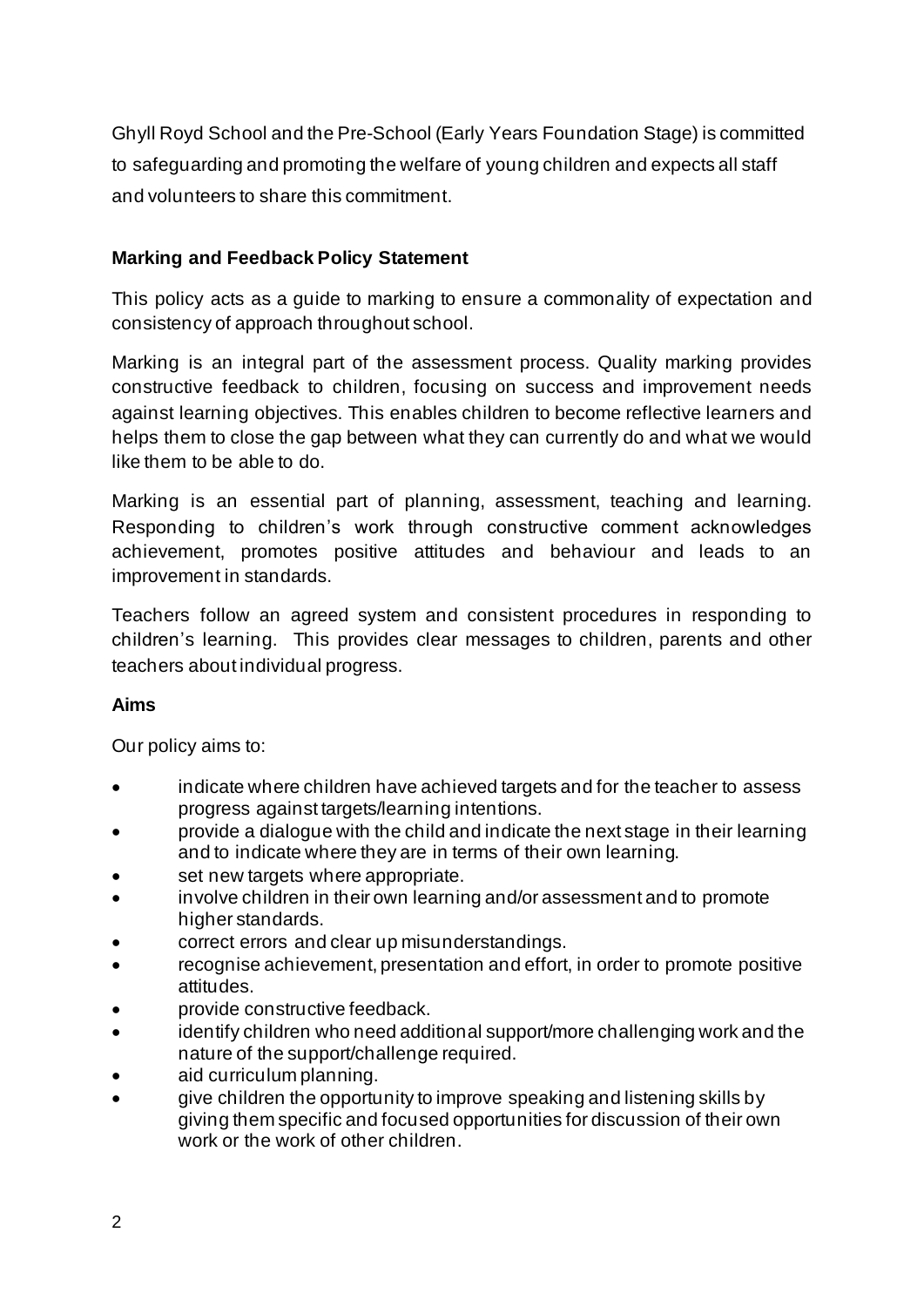# **At Ghyll Royd marking:**

- Follows consistent practice throughout the school
- Is positive and constructive with appropriate praise given
- Is related to needs, attainment and ability
- Is related to specific targets, learning objectives and success criteria which are stuck in at the top of children's work as a point of reference
- Ensures that children know how well they are doing and what they need to improve to make further progress
- Introduces children with opportunities to assess their own work and that of others
- Sets targets or next steps for children to ensure motivation and involvement in progress
- Establishes a written and/or verbal dialogue between teacher and child

# **Characteristics of effective feedback**

- Feedback is most effective when it confirms that children are on the right track and when it stimulates correction or improvement of a piece of work.
- Suggestions for improvement should act as 'scaffolding', i.e. children should be given as much help as they need to use their knowledge. They should not be given the complete solutions as soon as they get stuck and should learn to think things through for themselves.
- Children should be helped to find alternative solutions if repeating an explanation lead to failure.
- Feedback on progress over a number of attempts is more effective than feedback on one attempt treated in isolation.
- The quality of dialogue in feedback is important with oral feedback as effective as written feedback.
- Teachers and support staff will encourage children to ask for help and the ethos of the school will encourage them to do so.

# **Feedback Strategies:**

- Probing questions need to be included to clarify children's understanding.
- Wait time for answers question and explore answers together, use of talking partners.
- Give children time to act upon feedback/marking and absorb comments.
- Teachers need to develop their own range of approaches distinctive to the needs of their children, i.e. varying questioning techniques (e.g. What did you think? Anyone with a different answer? Which of these do we go with?)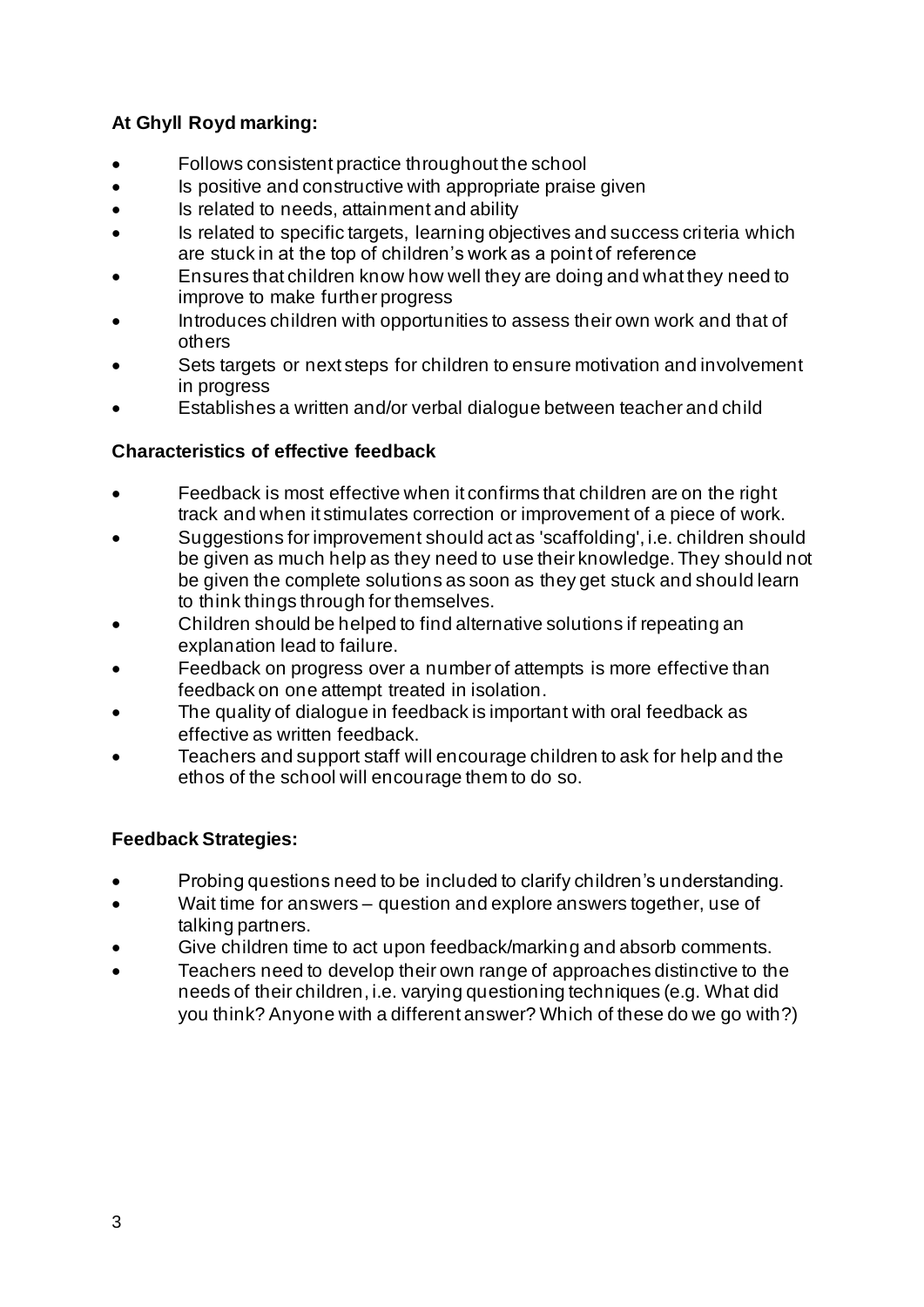# **Types of Marking**

### Quality Marking

This is used when a child has done a substantial piece of work and it has to be marked away from the child. Teachers focus on both successes against the learning intention and improvement needs.

When Quality Marking teachers:

- read the entire piece of work.
- provide a focused comment which should help the child to 'close the gap'
- between what they have achieved and what they could have achieved and celebrate successes

In order for the marking to be formative, the information must be used and acted on by the children.

### Self marking

Children should self-evaluate wherever possible, using traffic light colours to indicate their evaluations. They can follow the same process as staff and look for successes and improvement. This information can be effectively used in the plenary.

### Shared marking

This can be work from a pupil in the class or from another class. This can be done in pairs, as a group using paper, or as a class on a Visualiser or the interactive whiteboard. Two pieces of work with the same title can be compared and used as a discussion point.

### Paired marking

This is where children mark/evaluate each other's work together, looking first at one piece and then at the other.

This would not be expected to be introduced until children reach KS2 but there will almost certainly be some children who are ready to do this by the end of KS1. Children will be trained to do this through modelling with the whole class, watching paired marking in action.

# **Corrections**

- Are done for simple 'right or wrong' surface features or transcriptional errors e.g. spellings the child should know (will differ from child to child and usually just 2 - 5 key words, depending on the child), incorrect letter formations, capital letters and full stops (for older children who simply forget), reversal of numbers in maths – often those errors which arise out of forgetfulness or lack of application
- Don't need to be done for everything, every time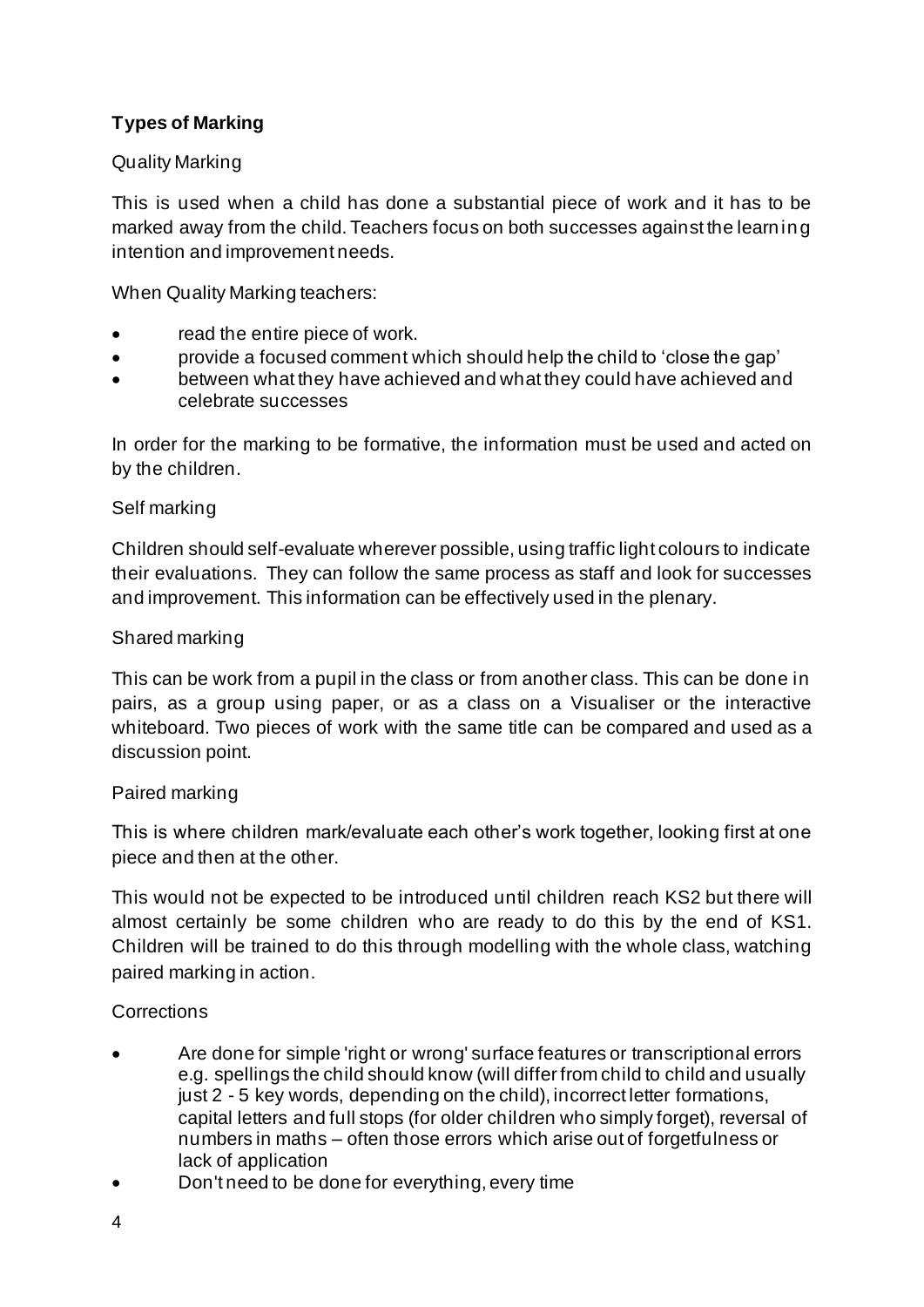- Help to prevent children from reinforcing errors the errors corrected are things children need to be getting right automatically, so their thinking can be directed to the quality and effectiveness of their writing or their maths work.
- Can be done quickly and independently.
- Need an acknowledgement mark.

# **Improvements**

- Are much 'weightier' than corrections
- Are short but highly focused and relate to the quality, structure or effectiveness of the writing or in maths, guidance as to how the learning can be taken forward
- Result in an actual *improvement* to the writing or maths work
- May need adult help, e.g. some reteaching, modelling etc (whole class or group, whatever is most appropriate), before being undertaken. This requires a flexible approach to planning but goes a long way to meeting the needs of all children and 'closing the gaps' in learning
- May need a prompt as part of the marking, either to make the child think or to show the child what you mean:
- Are an integral part of the teaching and learning within a unit and, as such, are carried out in literacy or maths sessions, often at the start before moving onto the new learning
- Need to be acknowledged

# Marking/ feedback Codes

- All work will be marked in red pen
- $\checkmark$  of the KS2 a double tick next to the Learning Objective shows that a child has achieved the Learning Objective
- $\checkmark$  In KS2 one tick next to the Learning Objective shows that a child has achieved some of the Learning Objective
- ✓✓ A double tick in the child's work shows where they have shown good learning and deserves specific praise for success
- $\checkmark$  One tick in the child's work shows where they have shown some good learning
- Children to tick ✓ against their Success Criteria as a self-assess tool
- When applicable children to self-assess their learning using traffic light colours. This should be done next to the Learning Objective
- In KS2 children to initial their work and provided with 'response time' to acknowledge and act on their marking feedback
- Children to mark their work in green
- Yellow highlighting to be used to highlight areas for improvement/growth against the Learning Objective
- **Pink highlighting** to be used to highlight success against the Learning **Objective**
- **Pink** and **Yellow** highlighting to be used by the teacher to differentiate between comments made when marking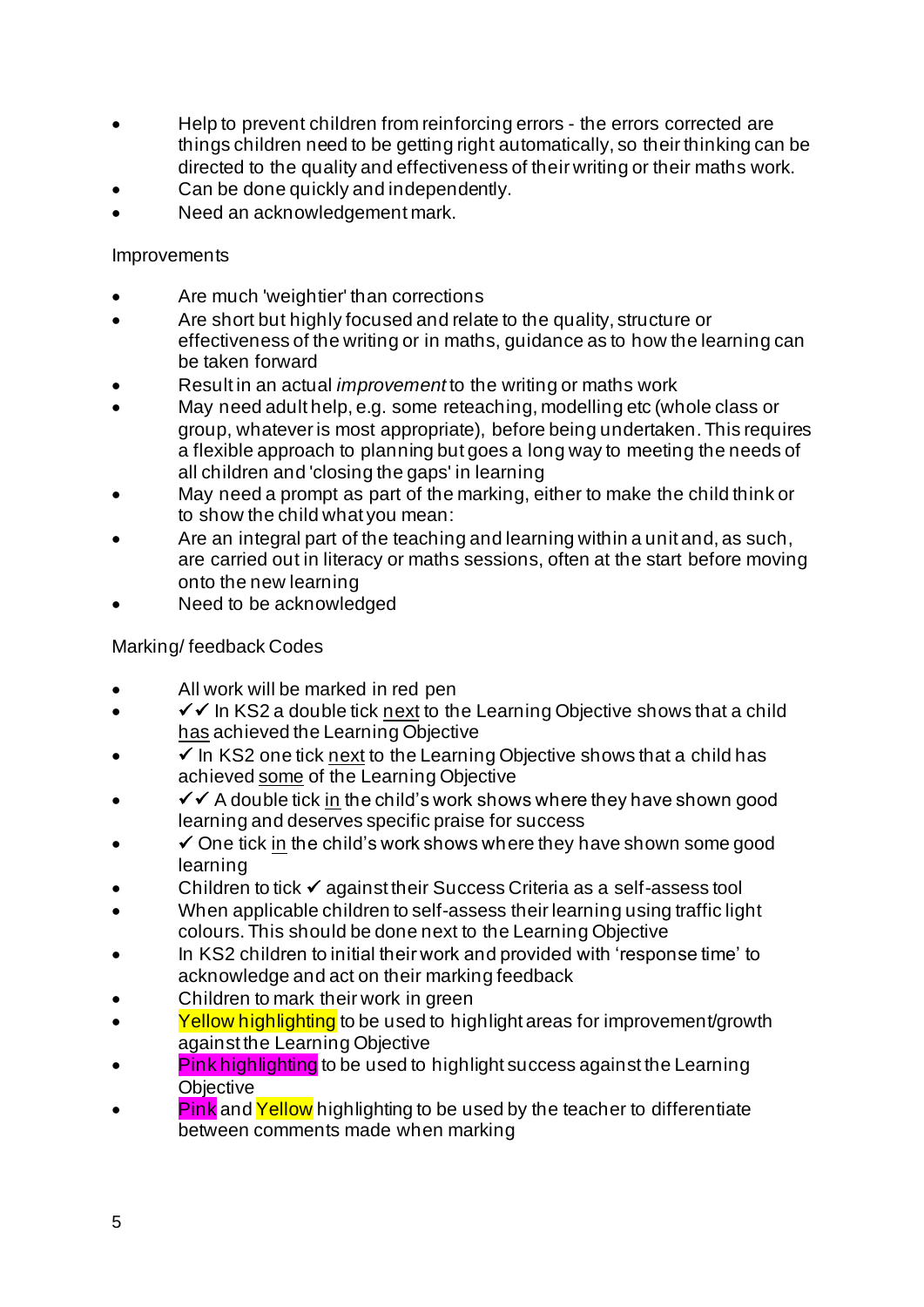In addition to the above:

| (1)                    | This work has been done independently                                                                                                                                      |  |
|------------------------|----------------------------------------------------------------------------------------------------------------------------------------------------------------------------|--|
|                        |                                                                                                                                                                            |  |
| (S) or (Guided)        | Supported work from an adult, e.g. TA support, Class Teacher,<br>guided session                                                                                            |  |
|                        | Used to raise child's awareness to a specific error e.g. spelling,<br>repetition, poor word choice, place value, calculation error,<br>inaccurate labelling, measuring etc |  |
| <b>Comment</b>         | Comment underneath a piece of work, highlighting successes<br>(can be bullet points)                                                                                       |  |
| (T)                    | Target or Next Step comment for the child to extend their<br>learning. This can be a reminder prompt, scaffold support or<br>question to extend thinking                   |  |
| Capitals<br>Full stops | For younger children a speech bubble can be written on the<br>work to show what was fed back orally to the child by the<br>teacher                                         |  |
| (HP)                   | A House Point awarded at the teacher's discretion                                                                                                                          |  |

**Please see appendices for the additional marking guidance for children appendix**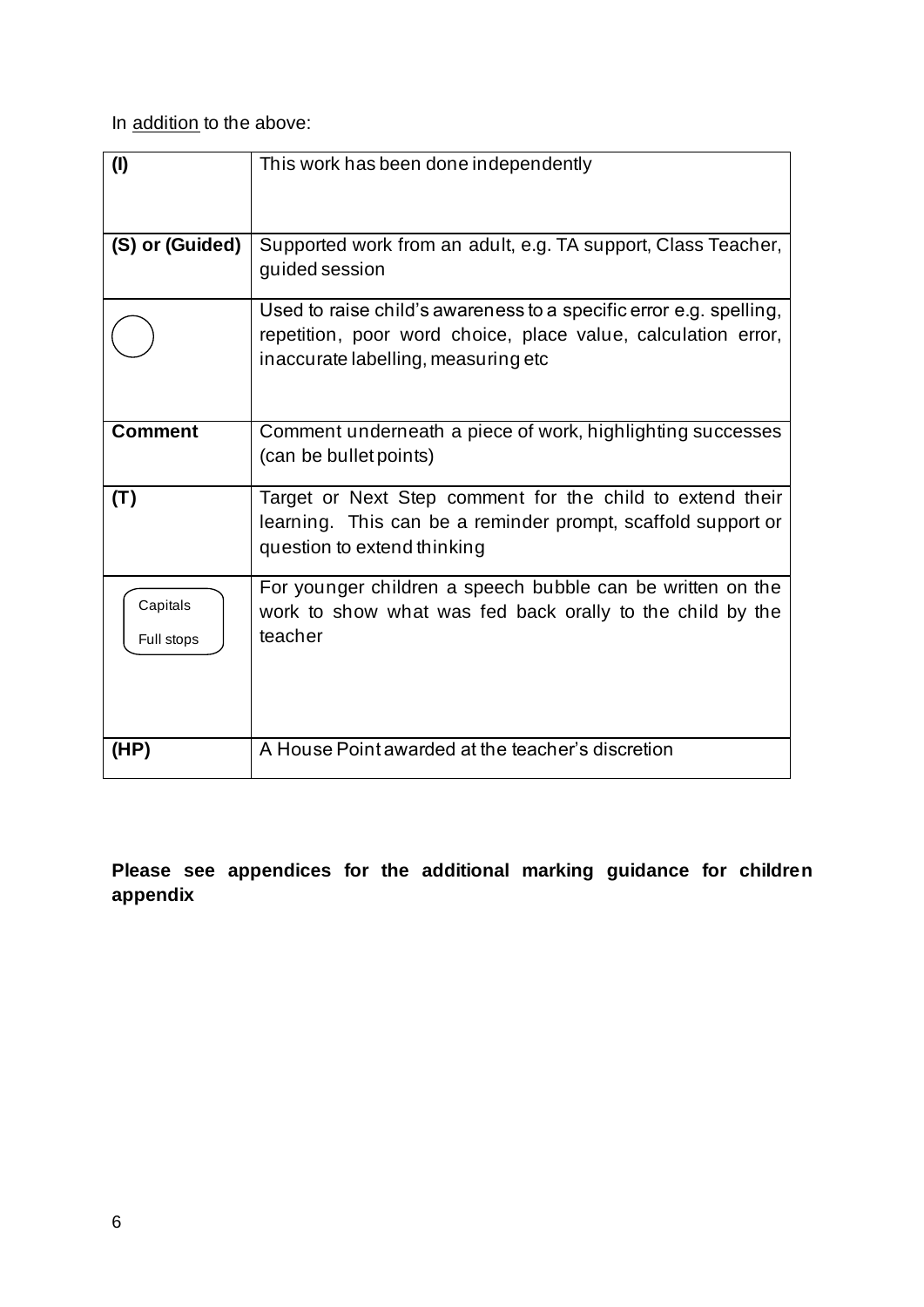# **Appendix 1 Key Stage One marking guidance for children**



| $\checkmark$ or                       | Correct, well done! Great work!                                                                                                                                                |
|---------------------------------------|--------------------------------------------------------------------------------------------------------------------------------------------------------------------------------|
| $\odot$                               |                                                                                                                                                                                |
| ✔✔                                    | I have shown great learning today!                                                                                                                                             |
| $\overline{\checkmark}$               | In my work shows where I have shown fantastic learning                                                                                                                         |
|                                       | In my work shows where I have shown some learning                                                                                                                              |
| Pink<br>highlighting                  | Brilliant learning! Well done!                                                                                                                                                 |
| Yellow<br>highlighting or<br>a circle | Shows where I can improve with my learning                                                                                                                                     |
| (T)                                   | A target for my learning.                                                                                                                                                      |
|                                       | Look for a target (T) or next step $\binom{L}{L}$ to help you to improve. Give the challenge<br>or question a go. I might need to circle the correct answer or correct my work |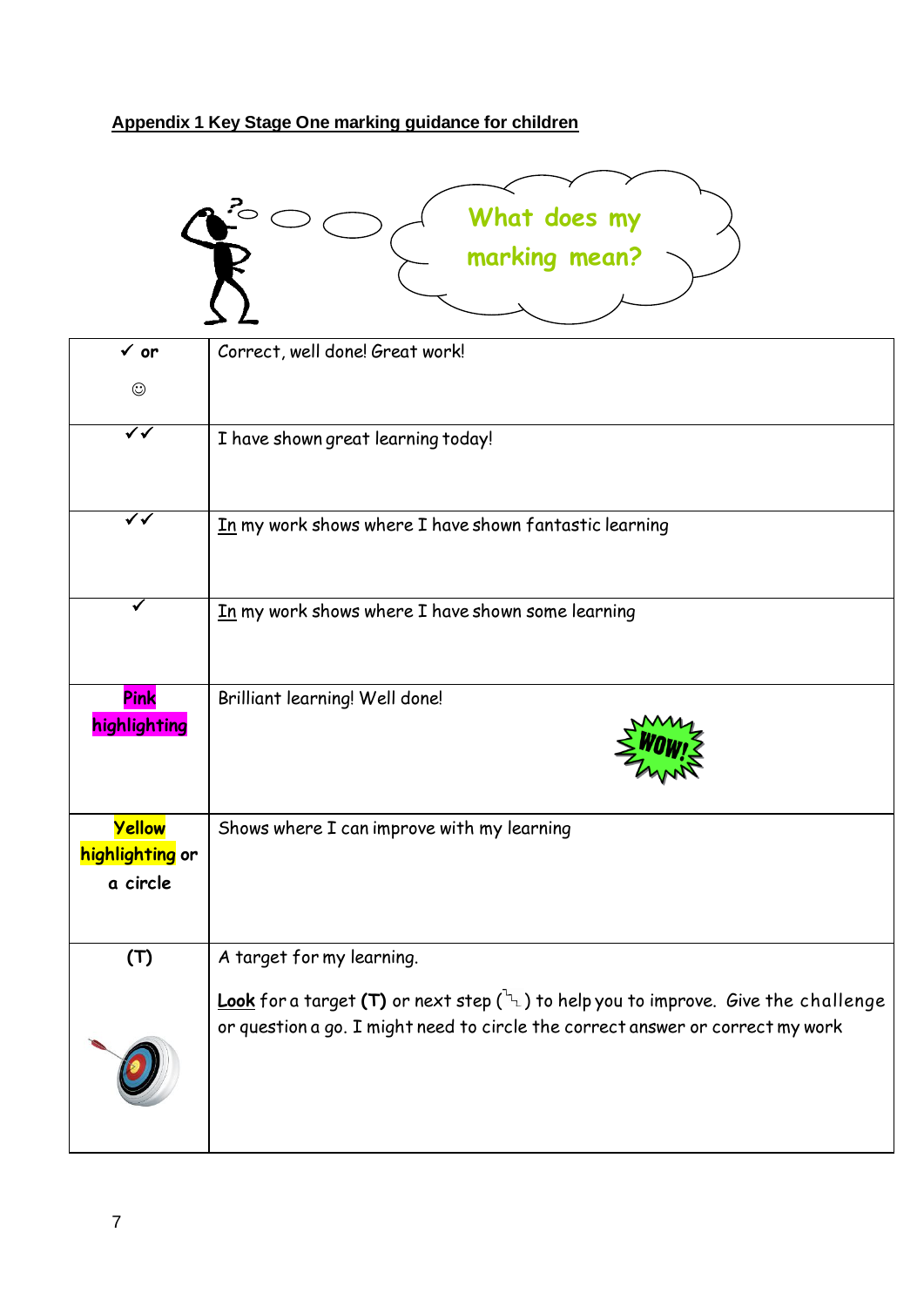

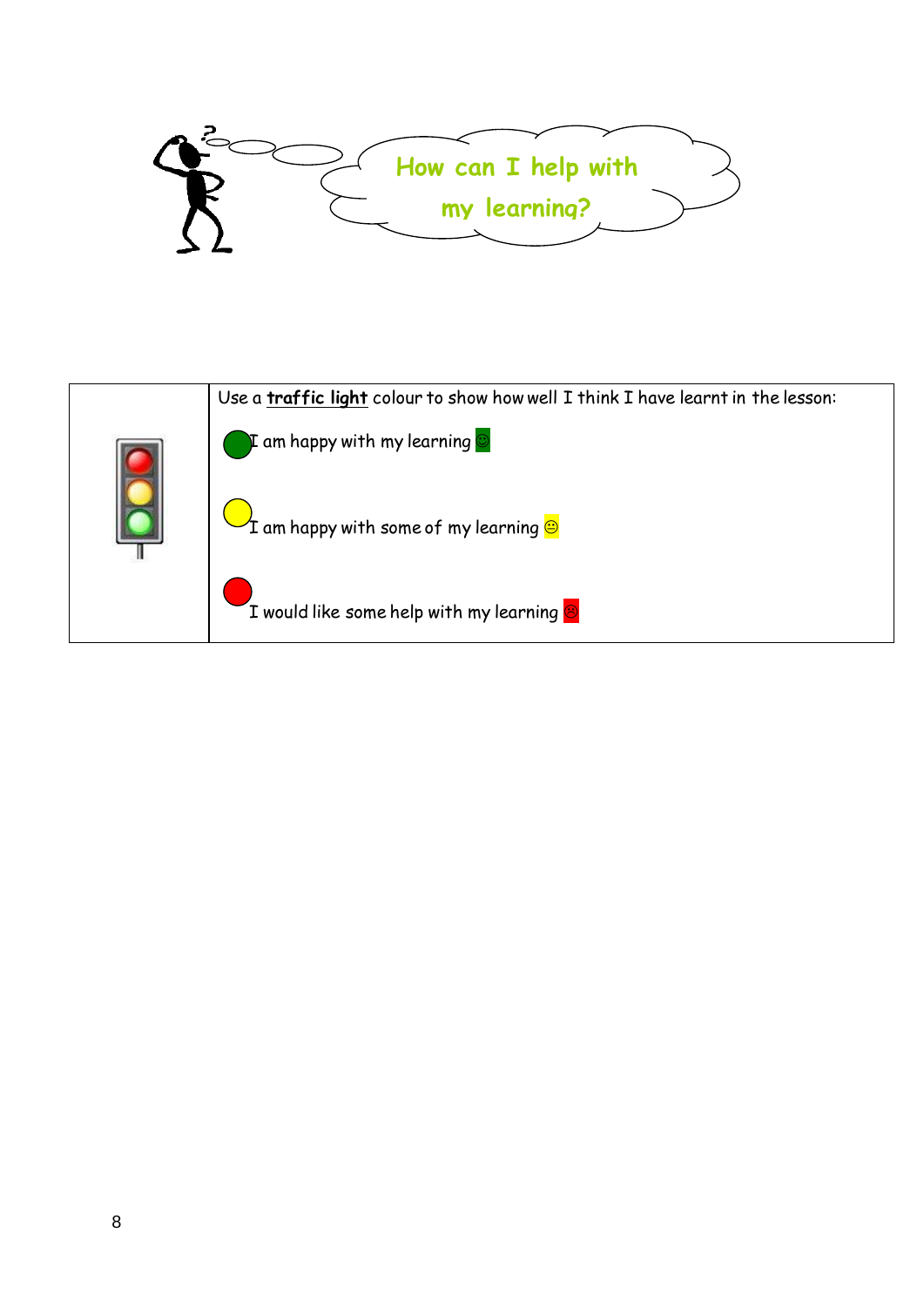# **Appendix 2 Key Stage Two marking guidance for children**

| What does my<br>marking mean?         |                                                                                             |  |  |  |
|---------------------------------------|---------------------------------------------------------------------------------------------|--|--|--|
| ✓√                                    | Next to the title shows that I have achieved<br>the<br>Learning Objective                   |  |  |  |
|                                       | Next to the Learning Objective shows that I have achieved some of the Learning<br>Objective |  |  |  |
| ✓✓                                    | In my work shows where I have shown fantastic learning                                      |  |  |  |
| ✓                                     | In my work shows where I have shown some learning                                           |  |  |  |
| Pink<br>highlighting                  | Some brilliant learning! Well done!                                                         |  |  |  |
| Yellow<br>highlighting or<br>a circle | Shows where I need to improve with my learning                                              |  |  |  |

 $\overline{\phantom{0}}$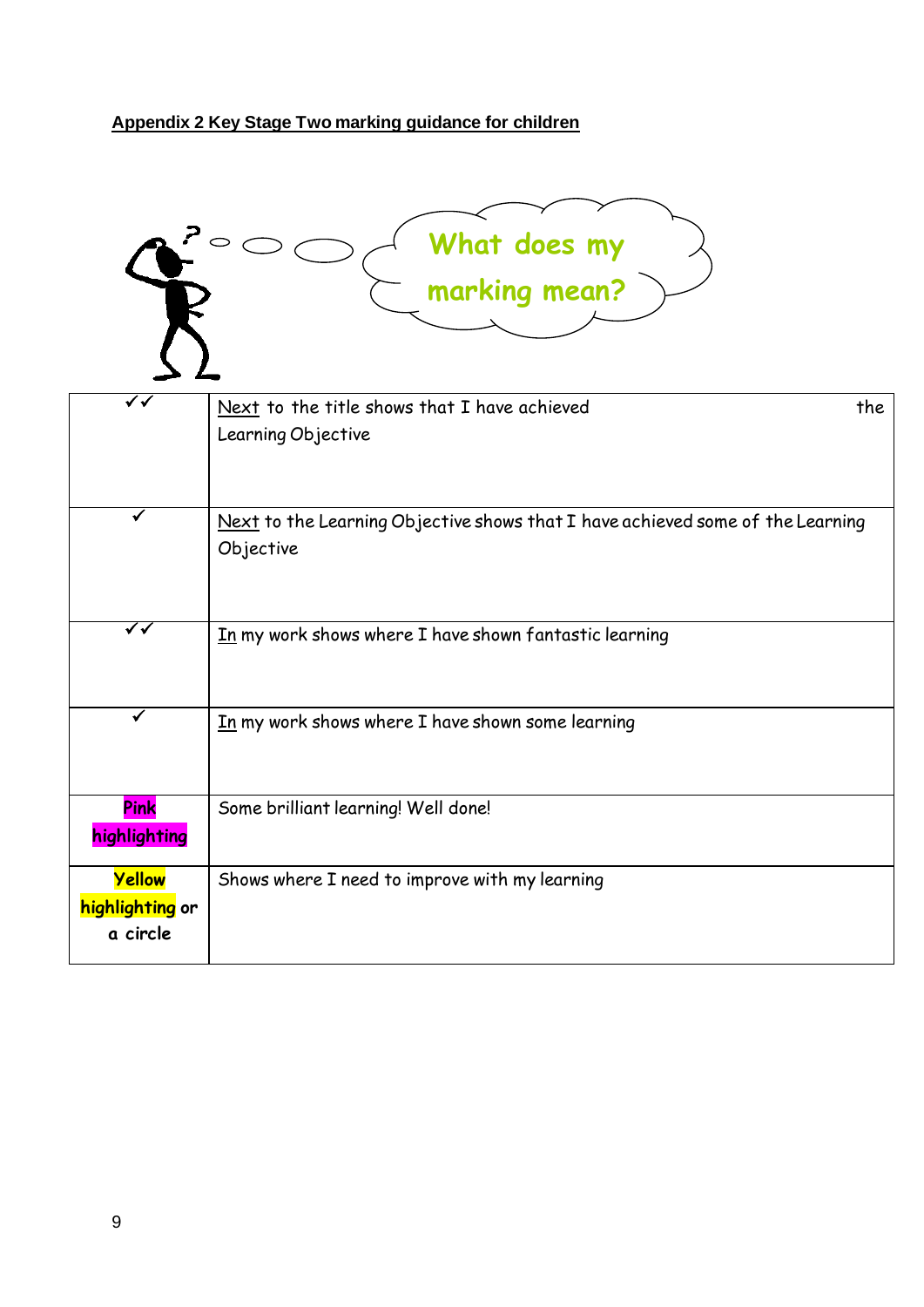

|  | Use a traffic light colour to show how well I think I have learnt in the lesson:                                                                                                   |
|--|------------------------------------------------------------------------------------------------------------------------------------------------------------------------------------|
|  | I have understood the learning very well and feel confident $\circledcirc$                                                                                                         |
|  | I have understood some of the learning in this lesson, but am still a bit unsure<br>☺                                                                                              |
|  | I do not feel very confident about my learning in this lesson and would like<br>some help $\odot$                                                                                  |
|  | 'What can I do to achieve<br>Read my marking and initial it<br>Think<br>even more?'                                                                                                |
|  | <b>Look</b> for a target (T) or next step $(\lambda)$ to help you to improve. Give the challenge<br>or question a go. I might need to circle the correct answer or correct my work |